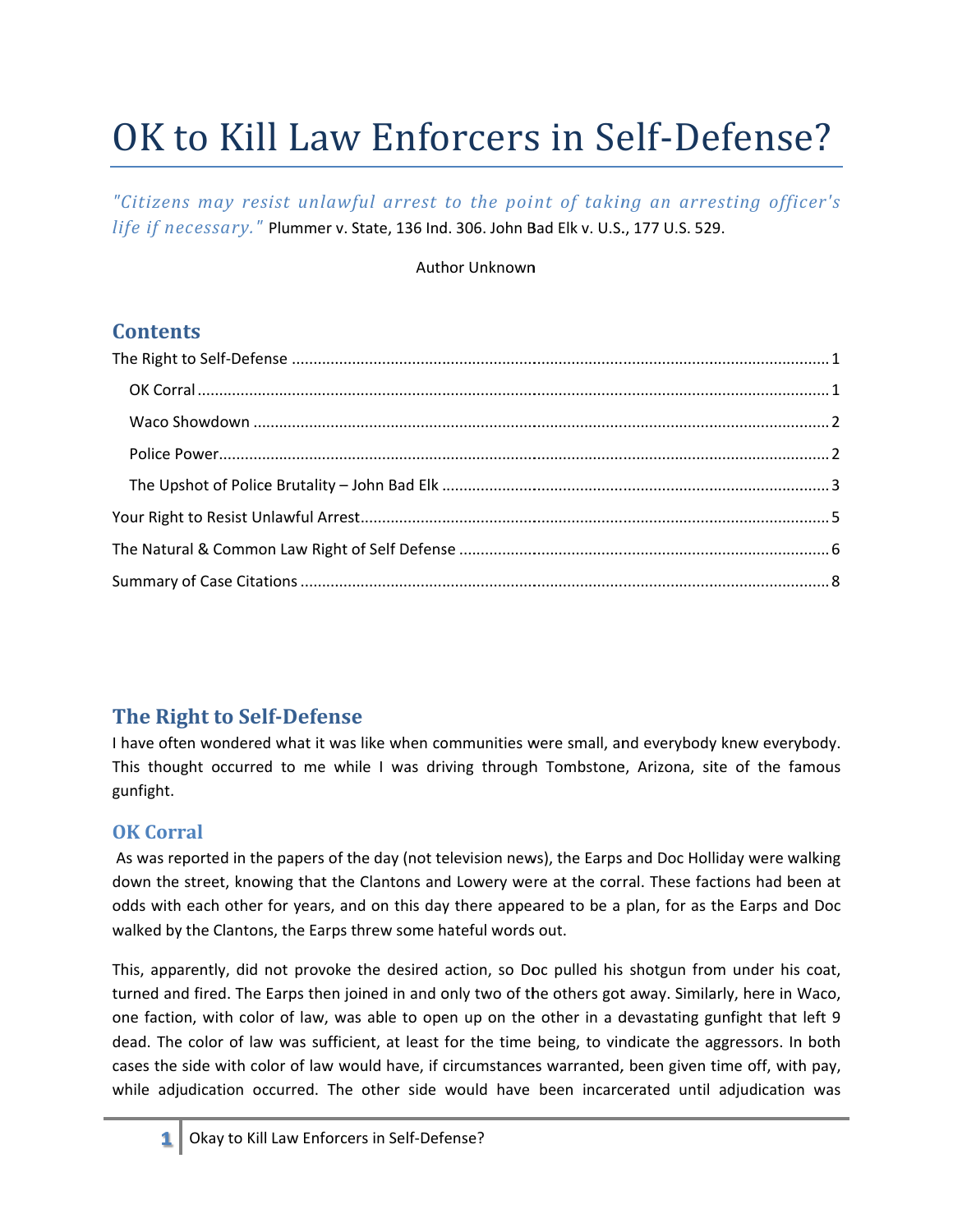completed. Those with color of law would not be charged with a crime, but the others would be charged with serious crimes.

#### **Waco Showdown**

While I was here during the siege I ran across an interesting piece of Texas law. In the Texas Penal Code, 9.31 (C), reads as follows:

The use of force to resist arrest or search is justified:

 $(1)$  If, before the actor offers any resistance, the peace officer (or person acting at his direction) uses or attempts to use greater force than necessary to make the arrest; and

(2) when and to the degree the actor reasonably believes the force is immediately necessary to protect himself against the peace officer's (or other person's) use or attempted use of greater force than necessary.

There must have been a reason for this law to have been passed, so I went back and reread the definition of:

liberty

1. Exemption from slavery, bondage, imprisonment, or control of another.

2. Freedom from external restraint or compulsion

(Webster"s New Collegiate Dictionary).

LIBERTY - Freedom; exemption from extraneous control. The power of the will to follow the dictates of its unrestricted choice, and to direct the external acts of the individual without restraint, coercion, or control from other persons.

(Black"s Law Dictionary -Third Edition)

It appears, then, that the right for each of us to walk freely, subject to not harming or injuring another person or his property is the concept of liberty that the Founding Fathers spoke of, and we have let our liberty be lost in a myriad of regulation, rule and control.

#### **Police Power**

What gives a "peace officer" the right to take a person's liberty, or property? Obviously the Texas legislators realized that excessive force could be used, unlawfully, justifying lawful retaliation. Perhaps they understood human nature and knew that personal bias might play a part when one person, operating under color of law, might exceed lawful exertion of force. Understanding that abuse of power might occur, isn't it possible that both time and extension of power might result in "law enforcement" officers exerting an authority that is beyond lawful authority?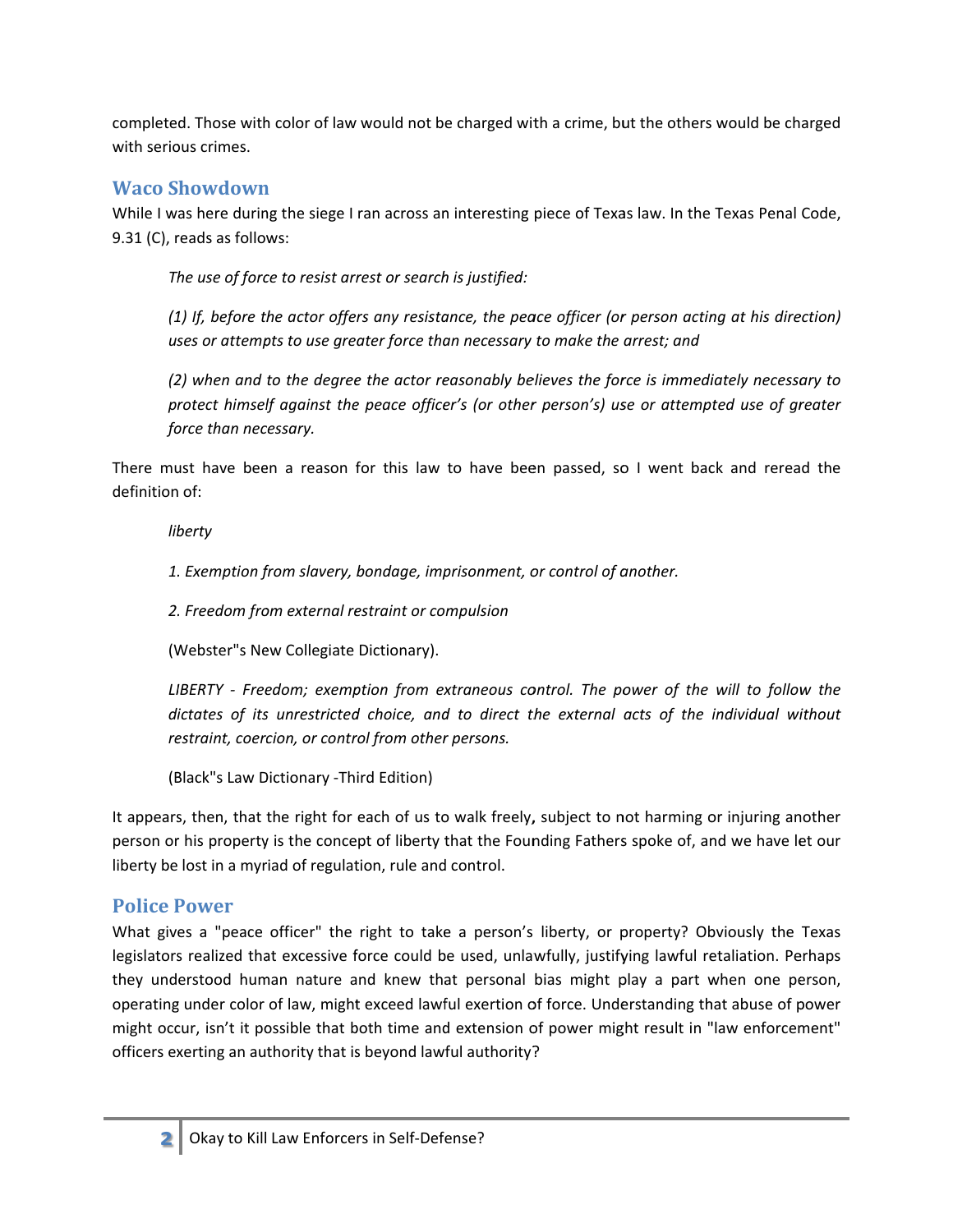Wondering how, and why, the scope of law enforcement may have changed, I began searching further and ran into an interesting account of a significant change that came as a result of a major trauma in the history of the United States of America. During World War II, especially with the troops being an occupation army after the armistices, there was a rather carefree attitude among those who thought they may never see home again.

To control the servicemen the Military Police had to impose arbitrary authority under the maritime jurisdiction that all soldiers were subject to. Meanwhile, back in the states, police officers approaching retirement during the war tended to stay on to help out in the war effort. As the MP's began returning stateside (literally tens of thousands of them) they began to fill the ranks of local law enforcement, filing in the gap made by those now retiring. The attitude of arbitrary enforcement was ingrained in the returnees, and, although tempered by training as they joined the local ranks, still became a prevalent attitude which began a change of servant to master.

#### The Upshot of Police Brutality - John Bad Elk

I looked further, in American's Bulletin, September 1993, and found an interesting article, portions of which follow: This fundamental premise was upheld by the Supreme Court of the United States in the case of when the court stated:

"...where the officer is killed in the course of the disorder which naturally accompanies an attempted arrest that is resisted, the law looks with very different eyes upon the transaction when the officer had the right to make the arrest, from what it does if the officer had no right. What might be murder in the first case might be nothing more than manslaughter in the other, or the facts might show that no offense had been committed. "

John Bad Elk v. U.S., 177 U.S. 529 (1900)

An arrest made with a defective warrant; or one issued without affidavit; or one that fails to allege a crime is without jurisdiction, and one who is being arrested may resist arrest and break away. If the arresting officer is killed by one who is resisting, the killing will be no more than involuntary manslaughter. In reviewing the case we find that:

"The court charged the jury:

"The deceased, John Kills Back, had been ordered to arrest the defendant; hence he had a right to go and make the attempt to arrest the defendant. The defendant had no right to resist him. .. In this connection I desire to say to you, gentlemen of the jury, that the deceased, being an officer of the law, had a right to be armed, and for the purpose of arresting the defendant [John Bad Elk] he would have the right to show his revolver. He would have had the right to use only so much force as necessary to take his prisoner, and the fact that he was using no more force than was necessary to take his prisoner would not be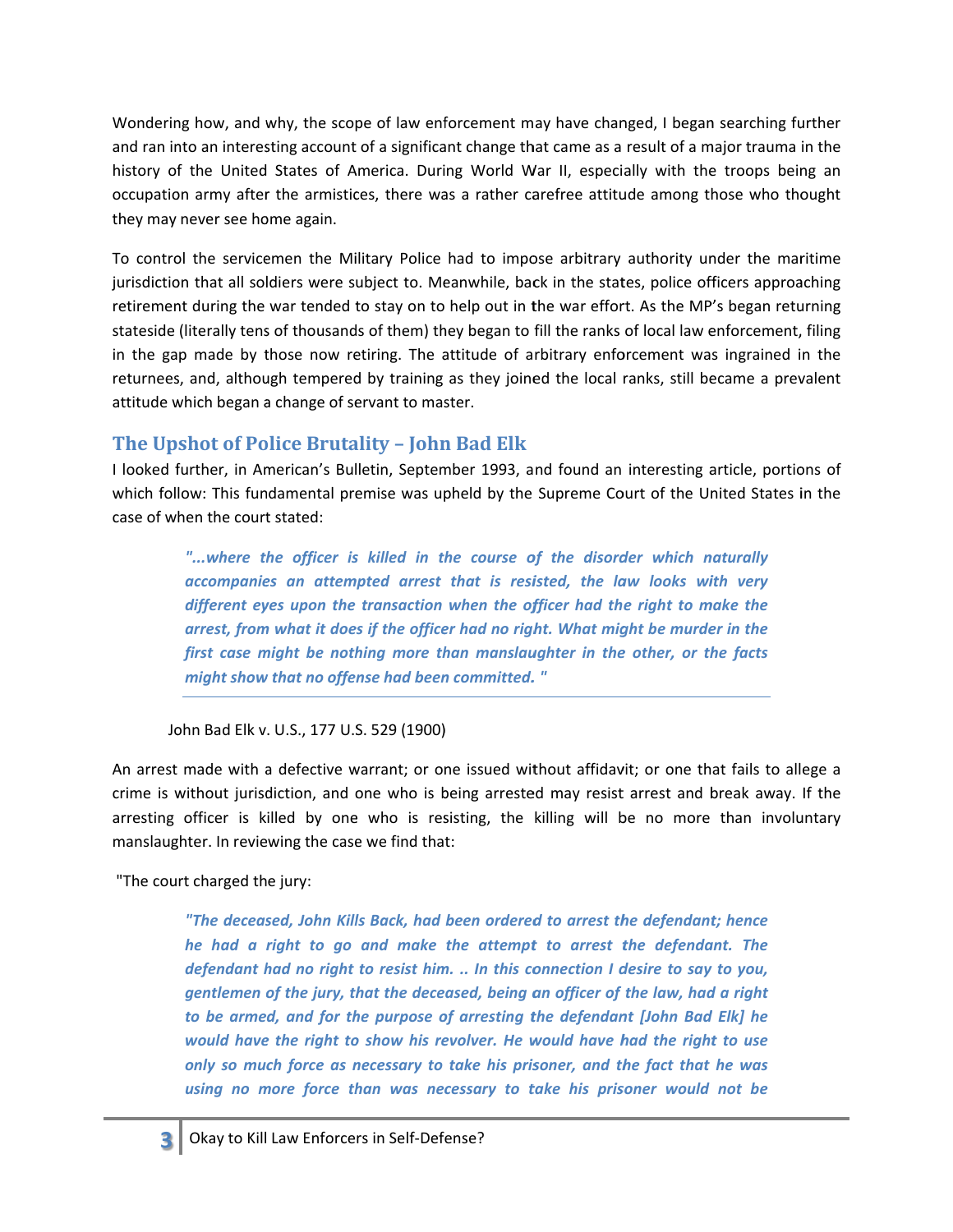sufficient justification for the defendant to shoot him and kill him. The defendant would only be justified in killing the deceased when you should find that the circumstances showed that the deceased had so far forgot his duties as an officer and had gone beyond the force necessary to arrest the defendant, and was about to kill him or to inflict great bodily injury upon him, which was not necessary for the purpose of making the arrest."

The jury, relying on these instructions, convicted John Bad Elk of murder and the case went to the higher court on error. The higher court stated:

> "We think the court clearly erred in charging that the policeman had the right to arrest the plaintiff [John Bad Elk] in error, and to use such force as was necessary to accomplish the arrest, and that the plaintiff had no right to resist it. "

At common law, if a party resisted arrest by an officer without a warrant, and who had no right to arrest him, and if in the course of resistance the officer was killed, the offence of the party resisting arrest would be reduced from what would have been murder, if the officer had the right to arrest, to manslaughter...

So we can clearly see that something has happened that has had the effect of allowing us to be arrested (lose our liberty) by the design of a law enforcement officer when the Supreme Court has held that the officer has no right unless certain procedures (constitutional protections) are adhered to.

Perhaps we have been led to believe that law enforcement has superhuman rights. Perhaps the Founding Fathers, and those that followed recognized that no special privilege could be granted to normal humans who took a job that put them at risk. Perhaps arrest cannot be made, unless by indictment, properly obtained information or if a serious crime, not minor, is committed in the presence of the officer, and, perhaps not even in this last case unless property or lives are at stake.

As a general rule we have accepted the fact that we may shoot another person to protect our lives, property or money. But what is property or money if not a previous conversion of time. The time exerted to achieve the money or property surely had value. When someone attempts to "steal" that time prior to conversion are we not able to understand that even more is being taken away than when property is?

Just because a man is wearing a badge gives him no right to take from us what we would not allow to be taken by someone without a badge. Why have we come to a point that we accept authority, such as that which invaded Mt. Carmel Center, Waco, Texas, without question? However, when the matter comes to life or death we are willing to protect our property, by any means necessary, when just the property jeopardized.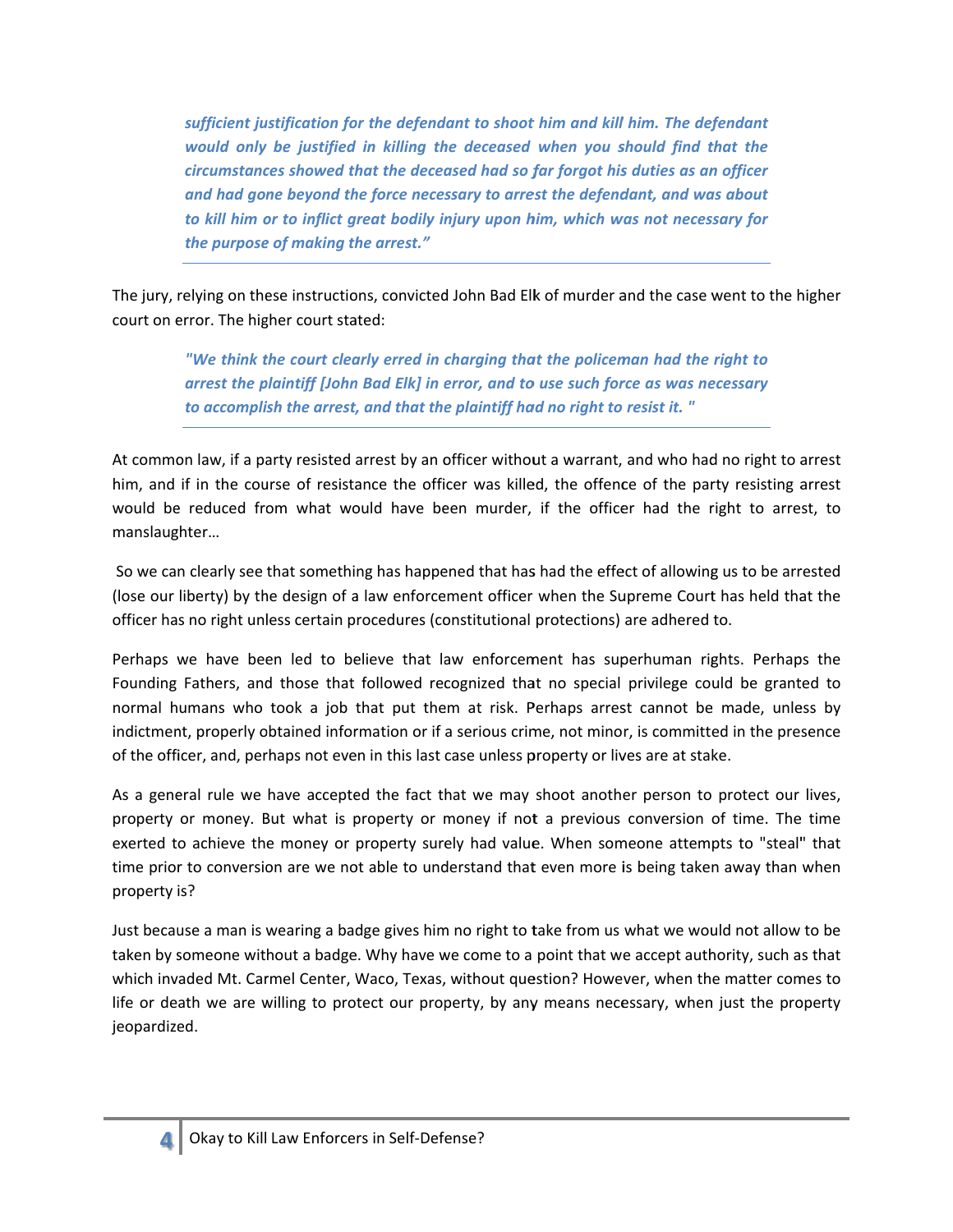# **Your Right to Resist Unlawful Arrest**

"Citizens may resist unlawful arrest to the point of taking an arresting officer's life if necessary." Plummer v. State, 136 Ind. 306.

The Supreme Court of the United States upheld this premise in the case: John Bad Elk v. U.S., 177 U.S. 529. The Court stated:

"Where the officer is killed in the course of the disorder which naturally accompanies an attempted arrest that is resisted, the law looks with very different eyes upon the transaction, when the officer had the right to make the arrest, from what it does if the officer had no right. What may be murder in the first case might be nothing more than manslaughter in the other, or the facts might show that no offense had been committed."

"An arrest made with a defective warrant, or one issued without affidavit, or one that fails to allege a crime is within jurisdiction, and one who is being arrested, may resist arrest and break away. If the arresting officer is killed by one who is so resisting, the killing will be no more than an involuntary manslaughter." Housh v. People, 75 111. 491; reaffirmed and quoted in State v. Leach, 7 Conn. 452; State v. Gleason, 32 Kan. 245; Ballard v. State, 43 Ohio 349; State v Rousseau, 241 P. 2d 447; State v. Spaulding, 34 Minn. 3621.

"When a person, being without fault, is in a place where he has a right to be, is violently assaulted, he may, without retreating, repel by force, and if, in the reasonable exercise of his right of self defense, his assailant is killed, he is justified." Runyan v. State, 57 Ind. 80; Miller v. State, 74 Ind. 1.

"These principles apply as well to an officer attempting to make an arrest, who abuses his authority and transcends the bounds thereof by the use of unnecessary force and violence, as they do to a private individual who unlawfully uses such force and violence." Jones v. State, 26 Tex. App. I; Beaverts v. State, 4 Tex. App. 1 75; Skidmore v. State, 43 Tex. 93, 903.

"An illegal arrest is an assault and battery. The person so attempted to be restrained of his liberty has the same right to use force in defending himself as he would in repelling any other assault and battery." (State v. Robinson, 145 ME. 77, 72 ATL. 260).

"Each person has the right to resist an unlawful arrest. In such a case, the person attempting the arrest stands in the position of a wrongdoer and may be resisted by the use of force, as in self-defense." (State v. Mobley, 240 N.C. 476, 83 S.E. 2d 100).

"One may come to the aid of another being unlawfully arrested, just as he may where one is being assaulted, molested, raped or kidnapped. Thus it is not an offense to liberate one from the unlawful custody of an officer, even though he may have submitted to such custody, without resistance." Adams v. State, 121 Ga. 16, 48 S.E. 910.

"Story affirmed the right of self-defense by persons held illegally. In his own writings, he had admitted that 'a situation could arise in which the checks-and-balances principle ceased to work and the various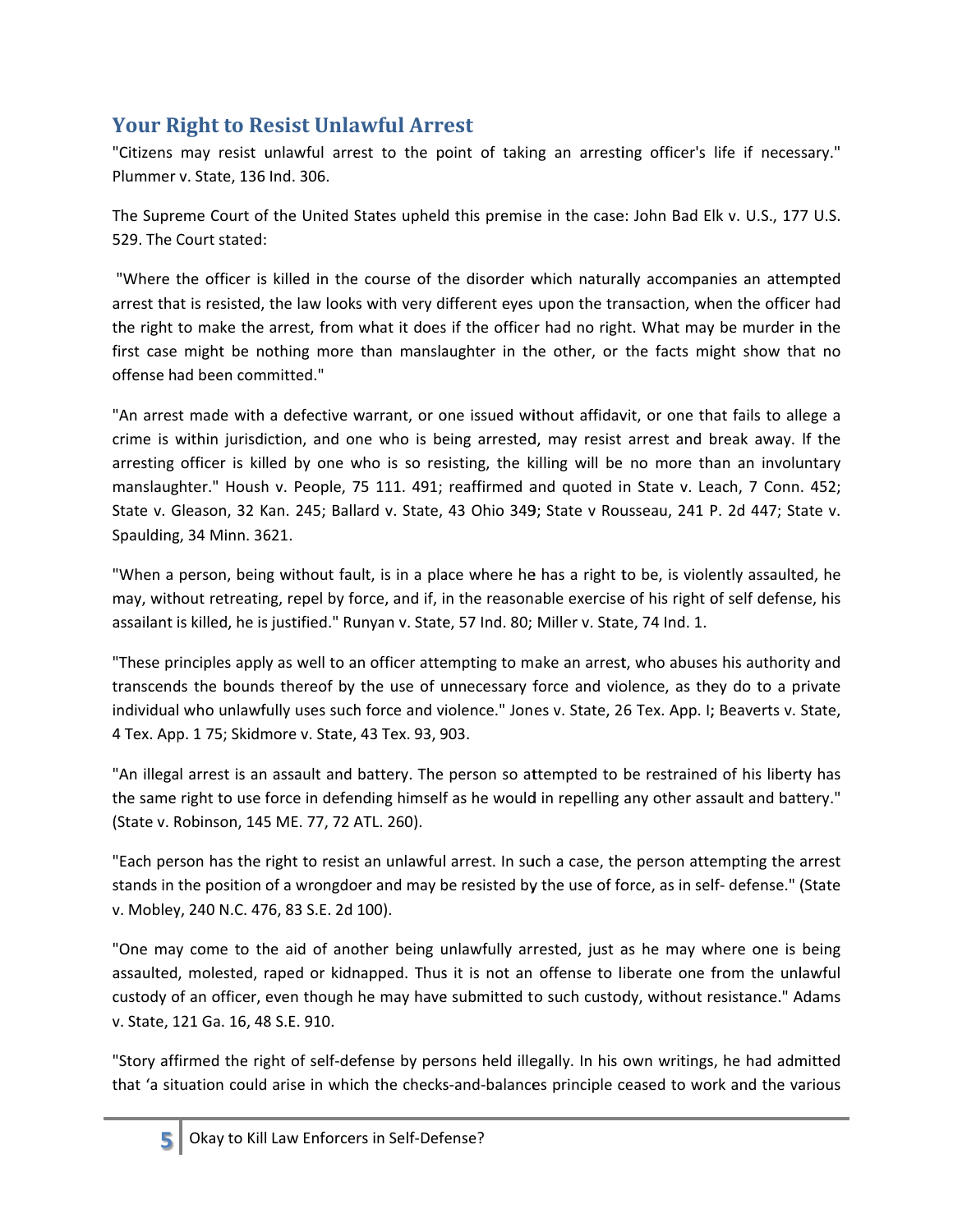branches of government concurred in a gross usurpation.' There would be no usual remedy by changing the law or passing an amendment to the Constitution, should the oppressed party be a minority. Story concluded, 'If there be any remedy at all ... it is a remedy never provided for by human institutions.' That was the 'ultimate right of all human beings in extreme cases to resist oppression, and to apply force against ruinous injustice." From Mutiny on the Amistad by Howard Jones, Oxford University Press, 1987, an account of the reading of the decision in the case by Justice Joseph Story of the Supreme Court.

As for grounds for arrest: "The carrying of arms in a quiet, peaceable, and orderly manner, concealed on or about the person, is not a breach of the peace. Nor does such an act of itself, lead to a breach of the peace." Wharton's Criminal and Civil Procedure, 12th Ed., Vol.2: Judy v. Lashley, 5 W. Va. 628, 41 S.E. 197.

"When a person, being without fault, is in a place where he has a right to be, is violently assaulted, he may, without retreating, repel by force, and if, in the reasonable exercise of his right of self defense, his assailant is killed, he is justified." Runyan v. State, 57 Ind. 80; Miller v. State, 74 Ind. 1.

"These principles apply as well to an officer attempting to make an arrest, who abuses his authority and transcends the bounds thereof by the use of unnecessary force and violence, as they do to a private individual who unlawfully uses such force and violence." Jones v. State, 26 Tex. App. I; Beaverts v. State, 4 Tex. App. 1 75; Skidmore v. State, 43 Tex. 93, 903.

"An illegal arrest is an assault and battery. The person so attempted to be restrained of his liberty has the same right to use force in defending himself as he would in repelling any other assault and battery." State v. Robinson, 145 ME. 77, 72 ATL. 260.

Each person has the right to resist an unlawful arrest. In such a case, the person attempting the arrest stands in the position of a wrongdoer and may be resisted by the use of force, as in self-defense." State v. Mobley, 240 N.C. 476, 83 S.E. 2d 100.

"One may come to the aid of another being unlawfully arrested, just as he may where one is being assaulted, molested, raped or kidnapped. Thus it is not an offense to liberate one from the unlawful custody of an officer, even though he may have submitted to such custody, without resistance." (Adams v. State, 121 Ga. 16, 48 S.E. 910).

And on the issue of actually killing an arresting officer in self-defense:

"Citizens may resist unlawful arrest to the point of taking an arresting officer's life if necessary." Plummer v. State, 136 Ind. 306. This premise was upheld by the Supreme Court of the United States in the case: John Bad Elk v. U.S., 177 U.S. 529

# The Natural & Common Law Right of Self Defense

"Common as the event may be, it is a serious thing to arrest a citizen, and it is a more serious thing to search his person; and he who accomplishes it, must do so in conformity to the law of the land. There are two reasons for this; one to avoid bloodshed, and the other to preserve the liberty of the citizen.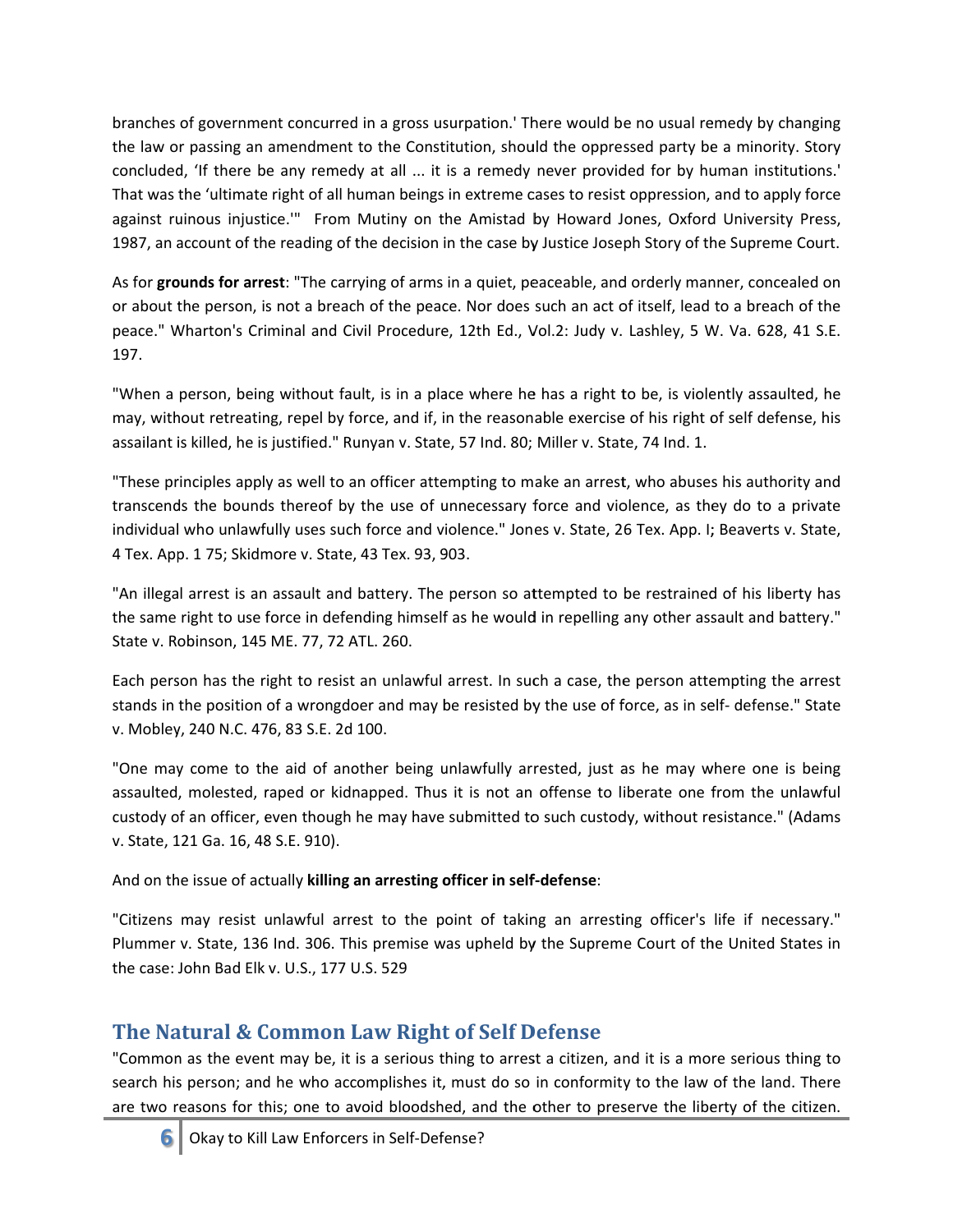Obedience to the law is the bond of society, and the officers set to enforce the law are not exempt from its mandates." Town of Blacksburg v. Bean 104 S.C. 146. 88 S.E. 441 (1916): Allen v. State, 197 N.W. 808, 810-11 (Wis 1924)

"Where officers do not conform to the 'law of the land' they have no authority and the right to resist them exists. A Public Officer, as with a citizen, who unlawfully threatens life or liberty, is susceptible to be injured or killed; for by such acts 'they draw their own blood upon themselves' As stated in some cases, 'where a peace officer has no right to make an arrest without warrant he is a trespasser and acts at his own peril." 6A CJS., "Arrest" Section 16 page 30; A sheriff who "acts without process," or "under a process void on its face, in doing such act, he is not to be considered an officer but a personal trespasser." Roberts v. Dean, 187 So. 571, 575 (Fla. 1939)

"A person has a lawful right to resist an arrest by an unlawful authority, i.e., an officer without a valid warrant." Franklin, 118 Ga. 860, 45 S.E. 698 (1903)

"What of the resistance to the arrest? The authorities are in agreement that since the right of personal property is one of the fundamental rights guaranteed by the Constitution, any unlawful interference with it may be resisted and every person has a right to resist an unlawful arrest.  $* * *$  and, in preventing such illegal restraint of his liberty, he may use such force as may be necessary." City of Columbus v. Holmes, 152 N.W. 2d, 301, 306 (Ohio App. 1058)

"It is the law of self-defense and self-preservation that is applicable. One has an 'unalienable' right to protect his life, liberty or property from unlawful attack or harm." ..."It is not an offense to liberate one from the unlawful custody of an officer, even though he may have submitted to such custody without resistance." Adarns v. State, 121 Ga 163, 48 S.E. 910 (1904)

"An illegal arrest is an assault and battery. The person so attempted to be restrained of his liberty has the same right, and only the same right to use force in defending himself as he would in repelling any other assault and battery." State v. Robinson, 145 Me. 77, 72 Atl, 2nd.260, 262 (1950)

"A citizen illegally arrested "cannot initiate the use of force" and neither do "words alone justify an assault." However, "when the officer initiates the assault by physical contact, which is usually the case, and there is an unlawful arrest, the citizen has the right to protect his liberty to the extent of killing the officer." See Green v. Kennedy, 48 N.Y. Rep. 653, 654 (1871) and/or Hicks v. Matthews, 266 S.W. 2nd. 846, 849 (Tex. 1954)

"What rights then has a citizen in resisting an unlawful arrest? An arrest without warrant is a trespass, an unlawful assault upon the person, and how far one thus unlawfully assaulted may go in resistance is to be determined as in other cases of assault. Life and liberty are regarded as standing substantially on one foundation; life being useless without liberty, and the authorities are uninformed that where one is about to be unlawfully deprived of his liberty he may resist the aggressions of the officer, to the extent of taking the life of the assailant, if that be necessity to preserve his own life, or prevent infliction upon him of some great bodily harm." State v. Gum, 68 W. Va. 105, 69 S.E. 463, 464 (1910)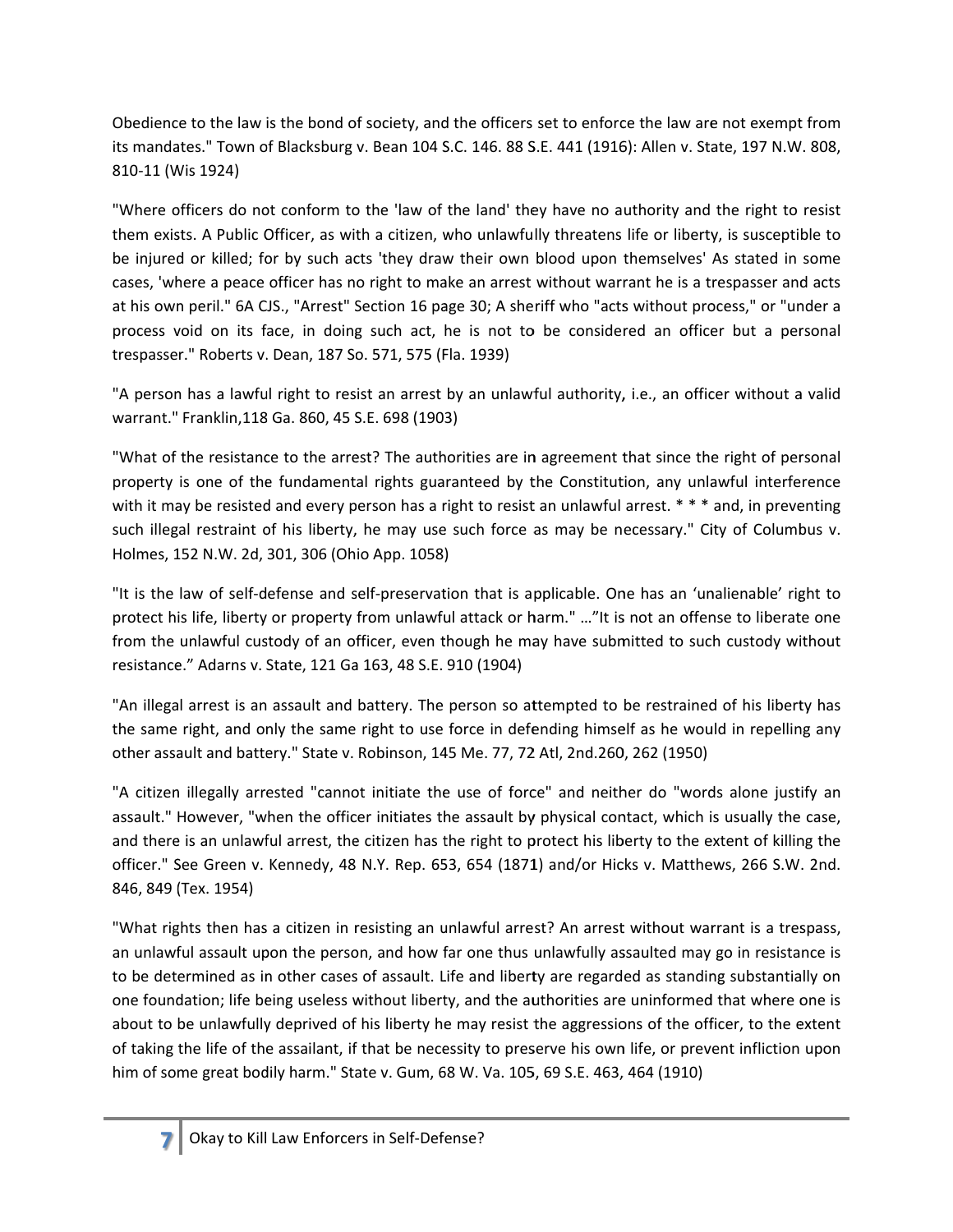"It is the law that a person illegally arrested by an officer may resist that arrest, even to the extent of the taking of life if his own life or any great bodily harm is threatened. State v. Rousseau, 40 Wash. 2nd, 92, 241 P. 2nd. 447, 449 (1952); Porter v. State, 124 Ga. 297, 52 S.E. 283, 287 (1905); see also State v. Mobley, 240 N.C. 476, 83 S.E. 2nd 100, 102 (1954); Wilkinson v. State, 143 Miss. 324, 108 So. 711, 712-13 (1926); American Jurisprudence, 2nd Ed., "Arrest", Section 94, pp. 778-780; Thomas v. State, 91 Ga. 204, 18 S.E. 305 (1892); Presley v. State, 75 Fla. 434, 78 So. 532, 534 (1918); Burkhard v. State, 83 Tex. Crim. 228, 202 S.W. 513; Mullins v. State, 196 Ga. 569, 27 S.E. 2nd. 91 (1943); Ownes v. State, 58 Tex. Crim. 261, 125 S.W. 405 (1910); Caperton v. Commonwealth, 189 Ky. 652, 655, 225 S.W. 481, 481 (1920)

"The United States Supreme Court, and every other court in the past deciding upon the matter, has recognized that "at common Law", a person had the right to "resist the illegal attempt to arrest him." John Bad Elk v. United States, 177 U.S. 529, 534-35 (1899)

#### **Summary of Case Citations**

- 1. State v. Robinson, 145 Me 77, 72 Alt. 2d 260, 262 (1950)
- 2. State v. Gum, 68 W. Va. 105
- 3. State v. Rouseau, 40 Wash. 2d. 92, 241, 242 P.2d 447, 449 (1952)
- 4. State v. Mobley, 240 N.C. 446, 83 S.E., 2d 100, 102 (1954)
- 5. Wilkinson v. State, 143 Miss. 324, 108 So. 711
- 6. Thomas v. State, 91 Ga. 204, 18 SE 305
- 7. Presley v. State, 75 Fla. 434, 78 So. 523
- 8. Burkhardt v. State, 83 Tex Crim 228, 202 S.W. 513
- 9. Mullis v. State, 196 Ga. 569, 27 SE 2d 91 (1943)
- 10. Owen v. State, 58 Tex Crim 261, 125 S.W. 405 (1910)
- 11. Franklin, 118 Ga. 860, 45 S.E. 698 (1903)
- 12. Graham v. State, 143 Ga. 440 85 S.E. 328, 331
- 13. City of Columbus v. Holmes, 152 N.W. 2d, 301, 306 (Ohio App. 1058)
- 14. Adams v. State, 121 Ga 163, 48 S.E. 910 (1904)
- 15. Robertson v. State, 198 S. W2d 633, 635-36 Tenn. (1947)
- 16. Roberts v. Dean, 187 So. 571, 575 Fla. 1939
- 17. The State of Connecticut against Leach, 7 Conn, Rep. 452 (1829)
- 18. Housh v. The People, 75 ILL Rep. 487, 491 (1874)
- 19. Plummer v. The State, 135 Ind. 308, 313, 334 N.E. 968 (1893)
- 20. John Bad Elk v. U.S. 177 U.S. 529 (1899)
- 21. People v. Hevern, 127 Misc. Rep. 141, 215 NY Supp 412
- 22. U.S. v. Cerciello, 86 NJL 309, 90 Atl.1112, (1914)
- 23. U.S. v. Kelly, 51 Fed 2d 263 (1931)
- 24. Bednarik v. Bednarik, 16 A 2d, 80, 90, 18 NJ Misc. 633 (1948)
- 25. State v. Height, 117 Iowa 650, 91 NW 935
- 26. People v. Corder, 244 Mich. 274, 221 NW 309
- 27. Boyd v. U.S., 116 U.S. 616